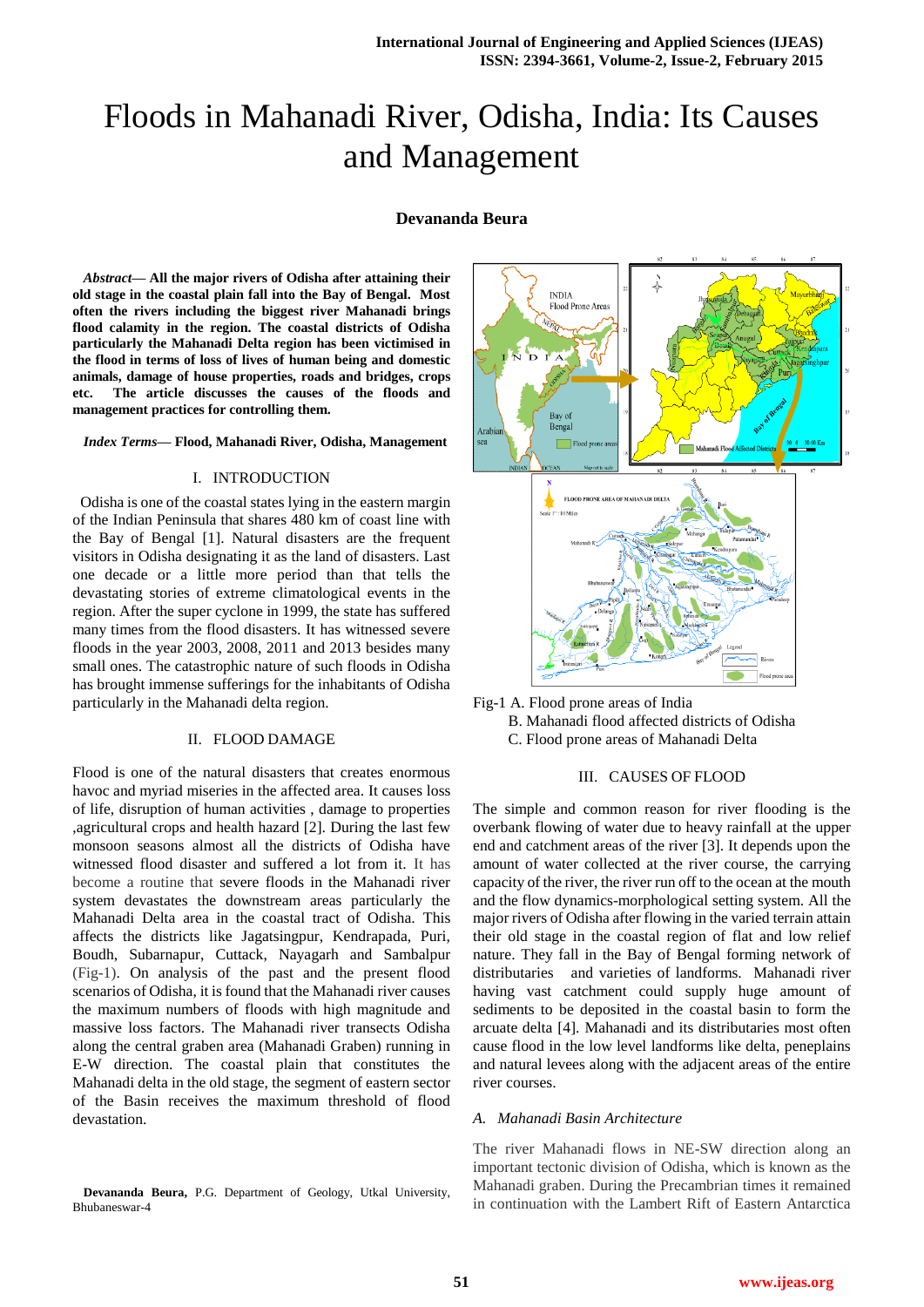[5]. The Mahanadi river and so as the Mahanadi graben crosscut the main physiographic divisions like the west Odisha upland, the central axial highland, east laterite peneplain and the coastal plains. The Mahanadi graben cuts across the NNE-SSW trending horst and graben structures [6] is therefore sandwitched between the Eastern Ghats horsts and western Odisha graben on both the sides (Fig-2). The Mahanadi river main, its tributaries and distributaries coalesce to constitute the Mahanadi Basin (Fig-3). It lies between  $80^{\circ}$  30' and  $86^{\circ}$  50' East longitudes and  $19^{\circ}$  20' and  $23^0$  35' North latitudes. The basin has an area of 1,41,600 sq. km. and is broadly divisible into three distinct zones, the upper plateau, the central hill part flanked by Eastern ghats, and the delta area [7].The flow mechanism is controlled and guided by the landform configurations, structural setting and slope factor of the basin in the graben and adjacent areas.



Fig-2 Mahanadi graben cutting across the alternate horst and graben structures



Fig-3 Mahanadi basin with catchment area segments

## *B. Sedimentation potentiality*

The entire Mahanadi basin spreads over catchment areas in two states, Odisha and Chhatisgarh. The Chhatisgarh part of the Mahanadi basin has a catchment area (CA) of 83500 sq. km., which is maximum over the Odisha part consisting of 57,570 sq.km. (Fig-3). The amount of sediments that has been carried by the Mahanadi from Chhatisgarh is checked by the Hirakud dam over it at its entry point in Odisha. The siltation of the Mahanadi in down line of Hirakud dam depends upon the sediments supplied by the catchment area in Odisha only. The catchment area beyond the Mahanadi delta CA has an upland terrain, the rocks of which belong to the Eastern Ghats rock type like khondalites, charnockites, migmatites and Western Odisha Granites and gneisses. The CA is traversed by numerous structural elements like Faults, lineaments and shears of varying dimensions. The topography, lithology and structural network of the CA facilitate the erosion process. The erosion process in the CA is however supported to a greater extent by heavy deforestation, changing scenario of land use pattern and climate change. Now the accelerated process of erosion supplies huge amount of sediments to the Mahanadi river course and engulfs the depth of river. This creates a deceased carrying capacity in the river and produce swelled water flow.

### *C. Role of Hirakud dam*

Mahanadi is the sixth biggest river system in India having the largest basin area in the state of Odisha [8]. It has a total length from its origin to confluence of the Bay of Bengal is about 851 km., of which, 357 km. is in Chattisgarh and the balance 494 km. in Orissa . It has a catchment area 48700 sq km [9] in the entire deltaic region beyond Munduli Barrage, which gets affected by medium to severe flood almost often causing immense loss to life and property. The problem starts when the flood at delta head of Mahanadi (Munduli) exceeds the safe limit of 24600 cumecs. Three reservoirs were proposed originally in the [10]. But in 1956 Hirakud dam was build up on the Mahanadi at Sambalpur to cater the irrigation, hydroelectricity generation mainly. Along with these purposes, it acted as a major check point for flood control in the downstream. The schematic diagram of Hirakud dam and downstream (d/s) of the dam is shown in Fig-4. Mahanadi river along the d/s at Naraj starts dividing into a number of distributaries to form the delta (Fig-5). If we see the past records, before the construction of Hirakud dam the delta area had witnessed 27 years of flooding during 90 years (1868-1957). But in the post-construction period during the last 53 years (1959-2011), the floods in the delta have been reported in only 9 years. Even though the frequency of floods in Mahanadi downstream has been decreased substantially by Hirakud dam, there are lot of peripheral activities and climatological factors emerging day by day to concern the flood possibility. The Chhattisgarh part of Mahanadi was free from any reservoir before the Hirakud dam came up. Thereafter a number of reservoirs were constructed in Mahanadi's upstream in Chhattisgarh. The purpose of those reservoirs is to hold water for irrigation purpose without concerning the flood control system. Normally what happens including the present case of discussion that the excess water they release is added to the heavy rain water in the catchment areas in Odisha region. Obviously the situation becomes unbearable for Hirakud dam and it becomes one type of compulsion to release heavy water at stretch. Of course there should have been proper coordination mechanism between Odisha and Chhattisgarh towards gradual release of water through the dams for flood management in downstream. On the other hand there is heavy soil erosion in the catchment area because of lack of vegetation cover there. The Mahanadi river receives heavy amount of sediments from upstream and tributaries. Some of them are settled down in Hirakud reservoir and a big amount carried to its old stage of flow in coastal plain. Here the river losses the energy level of carrying sediments and substantial siltation has been going on since long. The river course as well as the mouth is buried by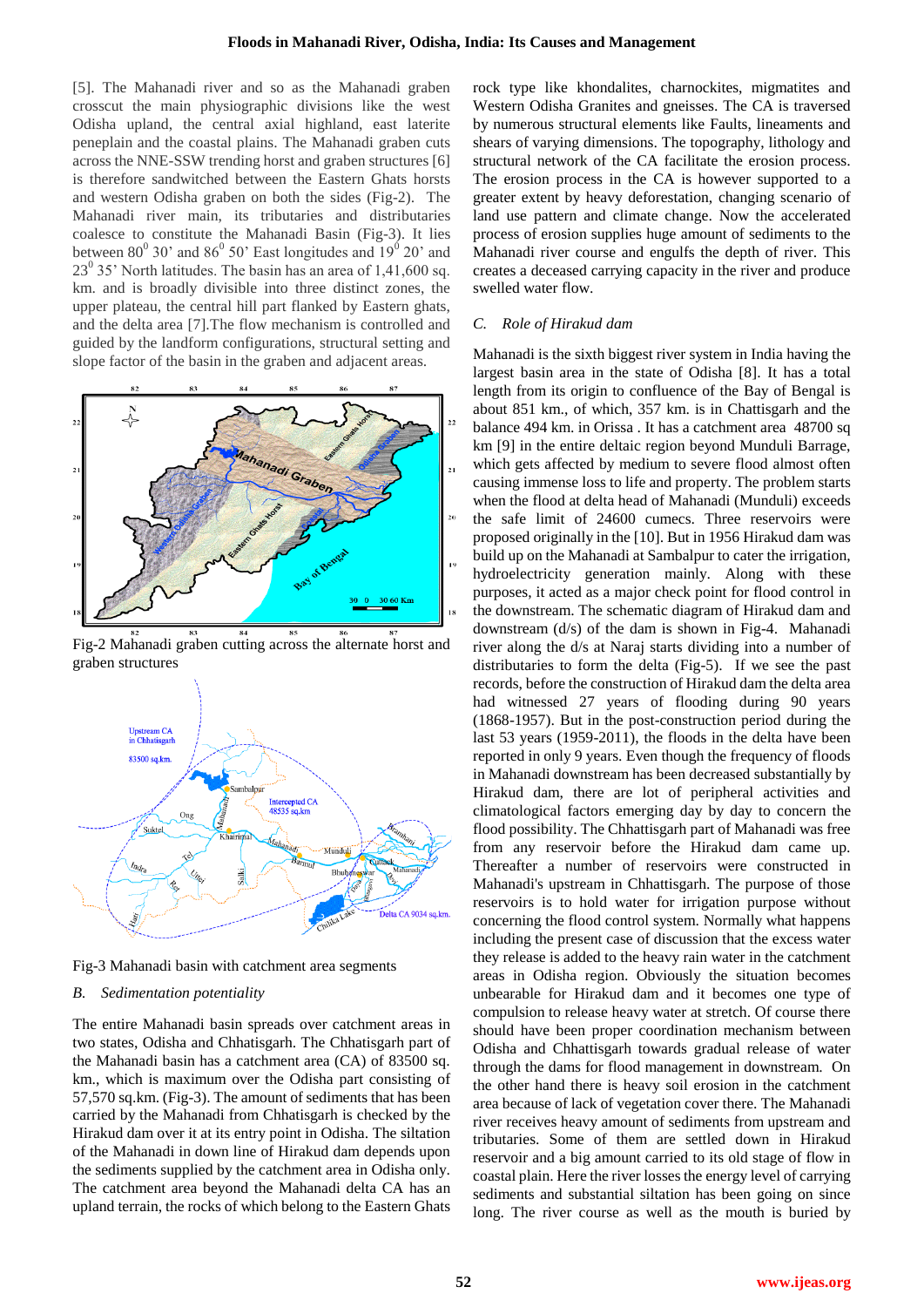## **International Journal of Engineering and Applied Sciences (IJEAS) ISSN: 2394-3661, Volume-2, Issue-2, February 2015**

sediments and hence the river run off is hampered. Moreover there is an increasing trend of unethical and illegal encroachment of flood plain areas of major rivers particularly the Mahanadi river that decline the carrying capacity. With global warming and climate change, the monsoon has turned ineffective and the rainfall happens to be unequally distributed within the stipulated period. Less rain for quite a long period cause drought in the region while it rains heavily within a short span to invite flood situation. The rise in sea level due to global warming does not allow a free river discharge to sea. In one side there is the dam factor and the other one is the agglomeration of above discussed factors that cause flood in the Mahanadi. With a little impact of Rengali dam, the other described reasons hold good in causing flood in the Bramhani, Baitarani, Subarnarekha etc.



Fig-4 Schematic diagram of Hirakud reservoir and downstream (d/s) flow



Fig-5 Schematic diagram of distributaries network of Mahanadi river in the delta area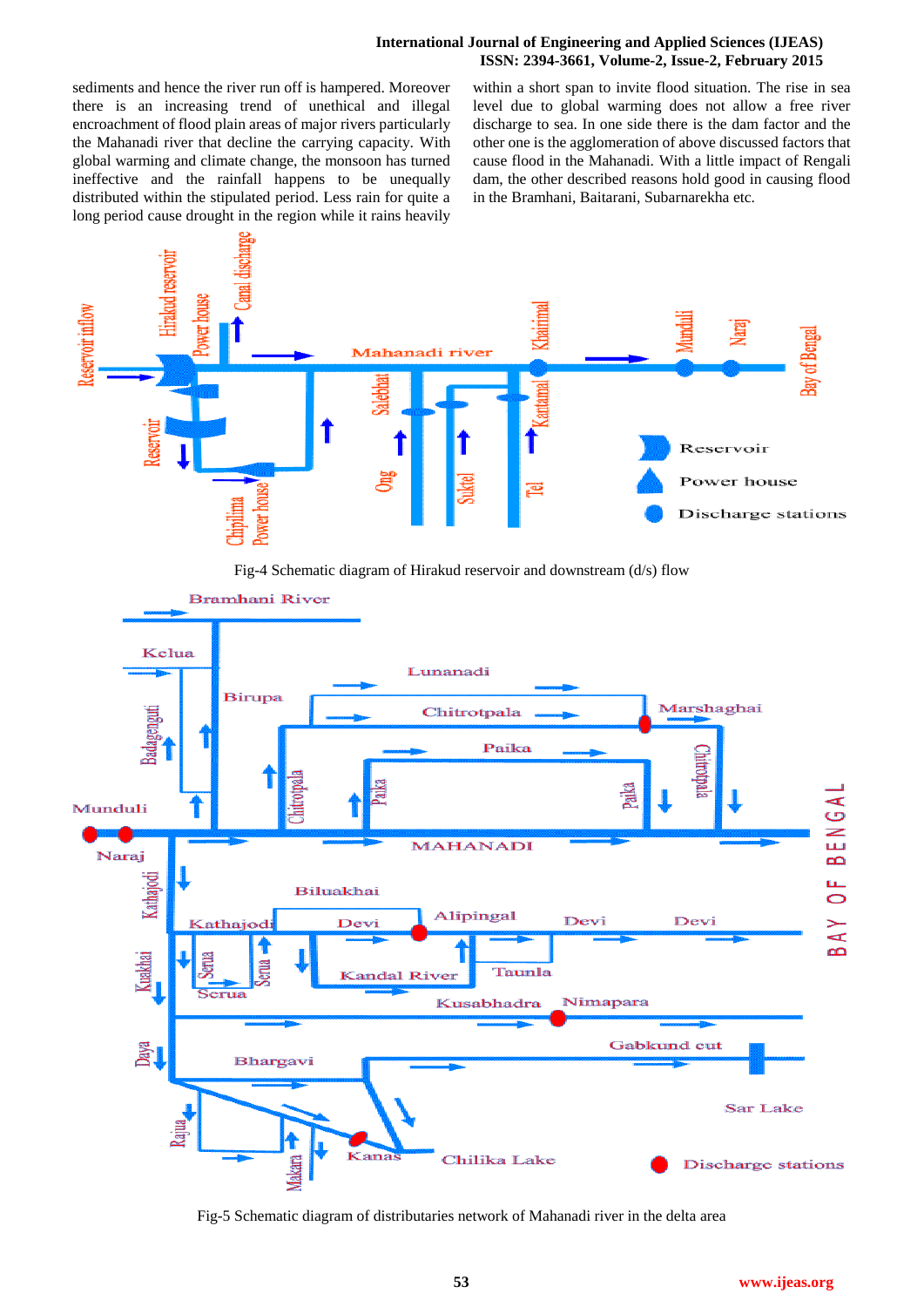## IV. FLOOD MANAGEMENT

The flood management in Odisha particularly in the Mahanadi downstream has become a challenging job since long. The present day status of flood management is still in tune with the traditional way of tackling the distress. Of course there is lot of improvement in real time operational activities when the lives of people matter. A long term and permanent solution of the flood disaster is yet to be executed. The action plan for the flood control has been formulated on time scale basis, the short term management and the long term management.

## *A. Short Term Management*

As normal practice the flood situation including both pre-disaster and post disaster events were handled with the short term management tools. The short term management played an important role in providing the emergency services in the real time havoc [11]. In the previous floods in Odisha, the short term management activities including the prediction system, preparedness programme, warning system and evacuation process were taken up promptly but, in some fields accuracy level of functioning and coordination mechanism were failed. In some cases scanty monsoonal rain for quite a long period and prevailing drought in Odisha had brought poor inception in predicting a sudden flood and preparedness actions. That is why Hirakud reservoir, in spite of attaining gradual release, accumulated the water to handle the dry situation. In such case the flood controlling system and the management team failed to achieve a tough preparedness programme. In the said years, as has been discussed, long period heavy rainfall in the upper end of the Mahanadi and an uncoordinated dam release of water from Chhattisgarh could have left no other way for Hirakud dam but to quit the surplus receipt through maximum number of gates. In almost all the cases, floods warnings to the public have been proved to be effective because of the present day vibrant public communication system. Evacuation of people from flood risk zones and their displacement to safer places have reached a better level than in previous disasters. It is because of the increasing trend of the public awareness effort.

Short term management during the real time and post disaster devastation was operated including two important and challenging activities like rescue operation and relief operation [12]. The recent floods in Odisha have witnessed improved systems of carrying out both rescue and relief operations. The lives of the victims during the disaster can be saved by adequate and properly trained rescue team. Similarly a wide network of relief distribution can sustain the existence of the victims. This needs sufficient amount of infrastructural facilities, commodities and their transportation to the affected areas.

# *B. Long Term Disaster Management*

Some precautionary measures are required to control the flood on long term basis. Action plans are made for the flood prone areas without waiting for the disaster to happen. This has been proved to be the best management practice in annulling the catastrophes of flood disaster. In view of the past floods, some of the long term courses of actions are discussed below.

Construction of reservoirs- Hirakud is the largest among the reservoirs present on rivers of Odisha. Hirakud reservoir on the Mahanadi has been catering the flood control since its construction. Due to heavy siltation the water bearing capacity of the reservoir is decreasing day by day. Live storage capacity of Hirakud reservoir is getting reduced from 5818 MCM (million cubic meter) in year 1956 to 4823 MCM in year 2000[13], because of sedimentation, which needs improvement. The rainfall pattern in the context of global climate change has also been changed. Continuous heavy rainfall within a short period pours water, which can neither be hold in a single reservoir nor channelized by the highly silted river course. Hence at least one big reservoir on the Mahanadi downstream at a sufficient distance from Hirakud and number of medium to minor dams on its tributaries [14] could be constructed. The excess water released by the Hirakud dam can be retained in the second dam for some time and within that span river can easily pour down water to sea. River bank treatment- The existing embankment on both sides of the rivers in the command area of Mahanadi delta and other rivers in coastal plain are in risk condition to protect the habitat from flood water. The existing embankment system in Mahanadi Delta is capable of carrying only 24660 cumecs of flood against the highest flood peak experienced during last 50 years of 44785 cumecs [15]. This shows the insufficiency of existing embankment system to carry the design flood. Even though they are raised time to time, every time the flood water flows much above the danger level. There are certain vulnerable points on the embankment where the flood water most often washes away and enter the inland do not get routine attention for their maintenance. Only before the monsoon or just before the probable flood the earthwork in those places are taken up on war footing. That leads to a poor supporting strength. Hence long term preparedness with respect to the construction of high rise embankments and their proper maintenance should be done on continuous basis.

The coastal plain constitutes alluvial deposits through which the rivers attain their old stage. So the rivers receive lot of alluvium as a result of huge amount of soil erosion and land slide from the banks. The rivers, therefore, lose their water discharging capacity and create acute flood situation. Therefore, the river banks should be protected by construction of spurs and widespread plantation programme. Provision of drainage channels- Most of the drainage channel have been silted up, cross bonded or encroached for other purposes. These channels were used to diverting a substantive amount of water from the river and disposing either to sea, lake or low lands. In this way the pressure of flood water on river could have been managed naturally [14]. Looking at the emerging situation of floods, the natural drainage channels have to be recovered and new channels should be dug up. The possibility of non discharge of drain water may occur due to tidal fluctuation of levels; therefore control structures [16] for preventing ingress of tidal water into channels at suitable points of drains may be constructed.

Cross river structures- To facilitate the communication system and to reduce the inter-territorial distance, there are lot of traditional cross river bridges constructed across the Mahanadi and its distributaries. They have much more impact on blocking the water and hence the flow of water is reduced. It is high time to think upon the traditional bridge population